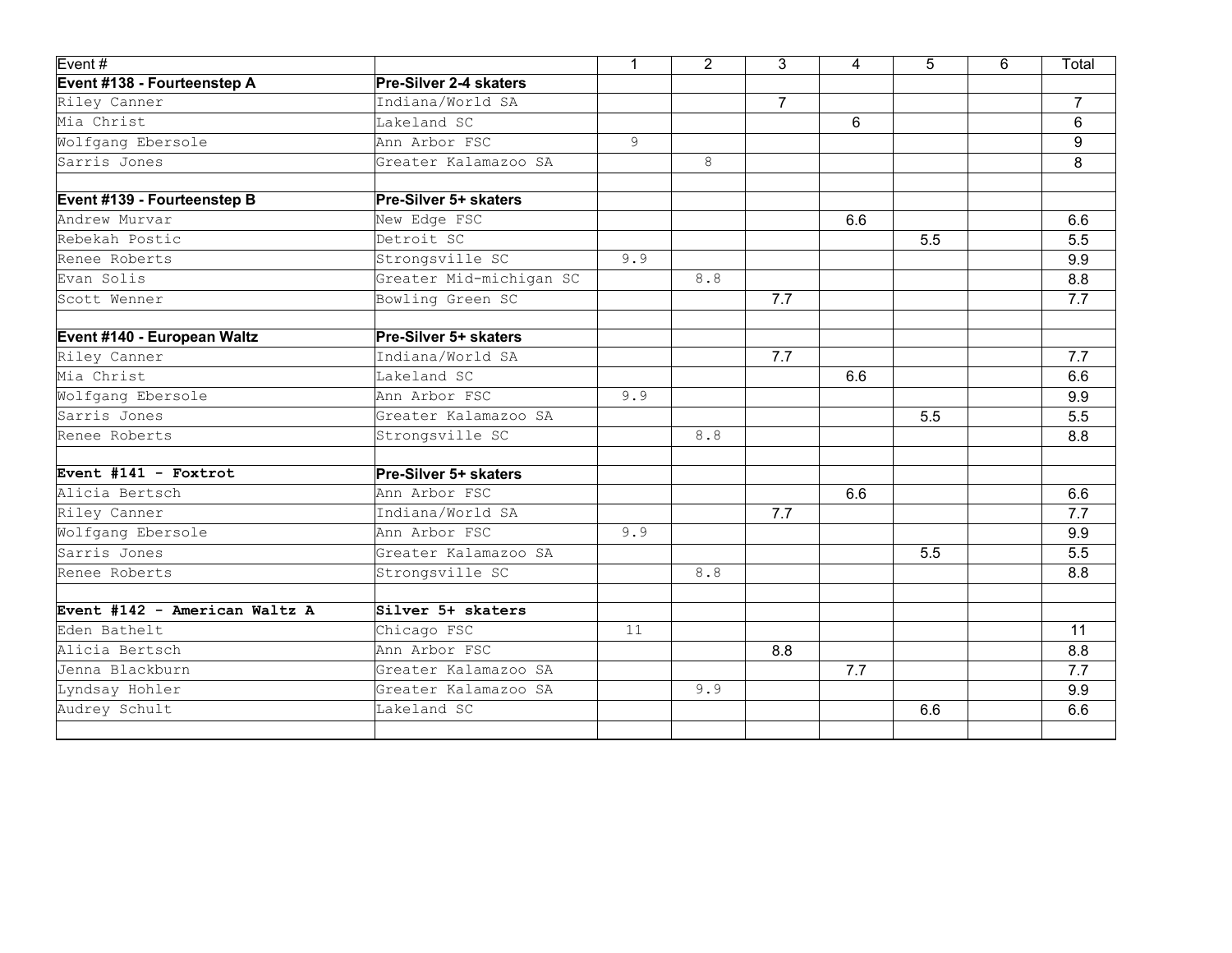| Event#                        |                             | $\mathbf{1}$ | $\overline{2}$ | 3   | 4              | 5   | 6   | Total          |
|-------------------------------|-----------------------------|--------------|----------------|-----|----------------|-----|-----|----------------|
| Event #143 - American Waltz B | Silver 2-4 skaters          |              |                |     |                |     |     |                |
| Connie Achtenberg             | Ann Arbor FSC               |              |                | 8   |                |     |     | 8              |
| Mikayla Eshleman              | Greater Kalamazoo SA        |              |                |     | $\overline{7}$ |     |     | $\overline{7}$ |
| Elaine Pszczolkowski          | Northern Ice SC             |              | 9              |     |                |     |     | 9              |
| Madison Shipman               | Ann Arbor FSC               | 10           |                |     |                |     |     | 10             |
| Event #144 - Paso Doble       | <b>Pre-Gold 2-4 skaters</b> |              |                |     |                |     |     |                |
| Lindsey Maynard               | Ann Arbor FSC               |              | 10             |     |                |     |     | 10             |
| Rochelle Revor                | Indiana/World SA            | 11           |                |     |                |     |     | 11             |
| Event #145 - Tango            | Silver 5+ skaters           |              |                |     |                |     |     |                |
| Connie Achtenberg             | Ann Arbor FSC               |              |                |     |                |     |     | $\mathbf{0}$   |
| Eden Bathelt                  | Chicago FSC                 |              |                |     |                | 6.6 |     | 6.6            |
| Alicia Bertsch                | Ann Arbor FSC               |              |                |     | 7.7            |     |     | 7.7            |
| Madison Shipman               | Ann Arbor FSC               | 11           |                |     |                |     |     | 11             |
| Karen Toomasian               | Ann Arbor FSC               |              | 9.9            |     |                |     |     | 9.9            |
| Maddie Vince                  | Lakeland SC                 |              |                |     |                |     | 5.5 | 5.5            |
| Susanna Wang                  | Ann Arbor FSC               |              |                | 8.8 |                |     |     | 8.8            |
| Event #146 - Kilian A         | Pre-Gold 5+ skaters         |              |                |     |                |     |     |                |
| Tori Alexander                | Chicago FSC                 | 12.1         |                |     |                |     |     | 12.1           |
| Emily Lacher                  | Louisville SA               |              |                |     |                | 7.7 |     | 7.7            |
| Lindsey Maynard               | Ann Arbor FSC               |              |                |     | 8.8            |     |     | 8.8            |
| Maeve Pascoe                  | Lansing SC                  |              | 11             |     |                |     |     | 11             |
| Madison Shipman               | Ann Arbor FSC               |              |                |     |                |     | 6.6 | 6.6            |
| Marissa Shoemaker             | Lakeland SC                 |              |                |     |                |     |     | $\mathbf 0$    |
| Karen Toomasian               | Ann Arbor FSC               |              |                | 9.9 |                |     |     | 9.9            |
| Event #147 - Kilian B         | Pre-Gold 5+ skaters         |              |                |     |                |     |     |                |
| Connie Achtenberg             | Ann Arbor FSC               |              |                |     |                |     | 6.6 | 6.6            |
| Jordan Alexander              | Chicago FSC                 |              |                |     | 8.8            |     |     | 8.8            |
| Charlotte Hoover              | Champlain Valley FSC        |              | 11             |     |                |     |     | 11             |
| Michelle Liu                  | Detroit SC                  |              |                | 9.9 |                |     |     | 9.9            |
| Samantha Pearsall             | Chicago FSC                 | 12.1         |                |     |                |     |     | 12.1           |
| Rochelle Revor                | Indiana/World SA            |              |                |     |                | 7.7 |     | 7.7            |
| Susanna Wang                  | Ann Arbor FSC               |              |                |     |                |     |     | $\mathbf{0}$   |
|                               |                             |              |                |     |                |     |     |                |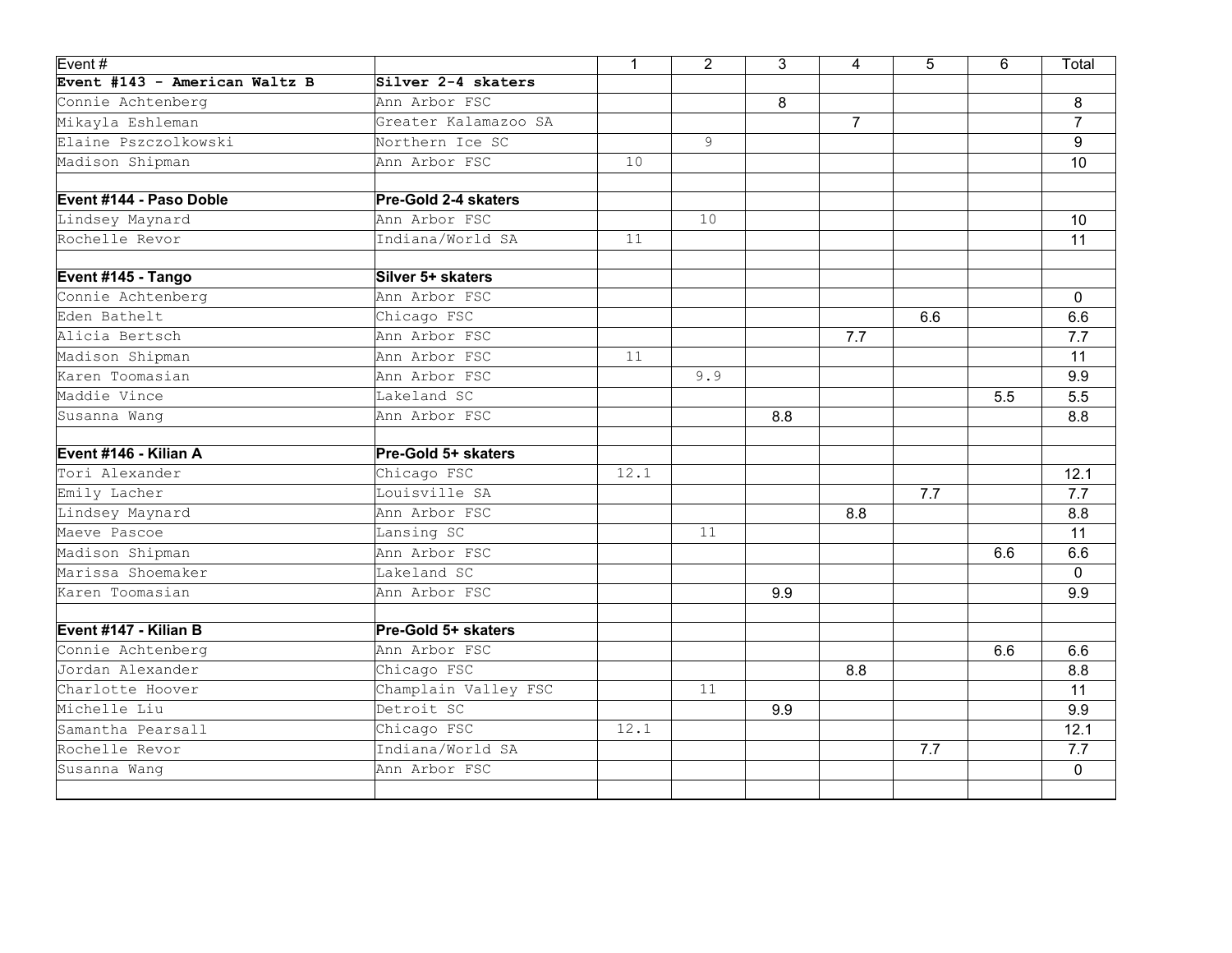| Event#                        |                      | $\mathbf{1}$ | $\overline{2}$ | 3   | 4   | 5   | 6   | Total |
|-------------------------------|----------------------|--------------|----------------|-----|-----|-----|-----|-------|
| Event #148 - Rocker Foxtrot A | Silver 5+ skaters    |              |                |     |     |     |     |       |
| Eden Bathelt                  | Chicago FSC          |              |                |     | 7.7 |     |     | 7.7   |
| Alicia Bertsch                | Ann Arbor FSC        | 11           |                |     |     |     |     | 11    |
| Jenna Blackburn               | Greater Kalamazoo SA |              | 9.9            |     |     |     |     | 9.9   |
| Lyndsay Hohler                | Greater Kalamazoo SA |              |                |     |     | 6.6 |     | 6.6   |
| Audrey Schult                 | Lakeland SC          |              |                |     |     |     | 5.5 | 5.5   |
| Susanna Wang                  | Ann Arbor FSC        |              |                | 9.9 |     |     |     | 9.9   |
| Event #149 - Rocker Foxtrot B | Silver 5+ skaters    |              |                |     |     |     |     |       |
| Mikayla Eshleman              | Greater Kalamazoo SA |              |                |     |     | 6.6 |     | 6.6   |
| Sarris Jones                  | Greater Kalamazoo SA |              |                |     |     |     |     | 0     |
| Elaine Pszczolkowski          | Northern Ice SC      |              |                |     |     |     | 5.5 | 5.5   |
| Renee Roberts                 | Strongsville SC      | 11           |                |     |     |     |     | 11    |
| Madison Shipman               | Ann Arbor FSC        |              |                | 8.8 |     |     |     | 8.8   |
| Karen Toomasian               | Ann Arbor FSC        |              | 9.9            |     |     |     |     | 9.9   |
| Maddie Vince                  | Lakeland SC          |              |                |     | 7.7 |     |     | 7.7   |
| Event #150 - Blues A          | Pre-Gold 5+ skaters  |              |                |     |     |     |     |       |
| Tori Alexander                | Chicago FSC          | 12.1         |                |     |     |     |     | 12.1  |
| Emily Lacher                  | Louisville SA        |              |                |     |     |     | 6.6 | 6.6   |
| Lindsey Maynard               | Ann Arbor FSC        |              |                |     |     | 7.7 |     | 7.7   |
| Maeve Pascoe                  | Lansing SC           |              | 11             |     |     |     |     | 11    |
| Samantha Pearsall             | Chicago FSC          |              |                | 9.9 |     |     |     | 9.9   |
| Karen Toomasian               | Ann Arbor FSC        |              |                |     | 8.8 |     |     | 8.8   |
| Event #151 - Blues B          | Pre-Gold 5+ skaters  |              |                |     |     |     |     |       |
| Connie Achtenberg             | Ann Arbor FSC        |              |                |     |     |     | 6.6 | 6.6   |
| Jordan Alexander              | Chicago FSC          |              | 11             |     |     |     |     | 11    |
| Eden Bathelt                  | Chicago FSC          |              |                |     | 8.8 |     |     | 8.8   |
| Charlotte Hoover              | Champlain Valley FSC | 12.1         |                |     |     |     |     | 12.1  |
| Rochelle Revor                | Indiana/World SA     |              |                | 9.9 |     |     |     | 9.9   |
| Susanna Wang                  | Ann Arbor FSC        |              |                |     |     | 7.7 |     | 7.7   |
| Event #155 - Starlight Waltz  | Pre-Gold 2-4 skaters |              |                |     |     |     |     |       |
| Emily Lacher                  | Louisville SA        | 10           |                |     |     |     |     | 10    |
| Lindsey Maynard               | Ann Arbor FSC        |              | 11             |     |     |     |     | 11    |
|                               |                      |              |                |     |     |     |     |       |